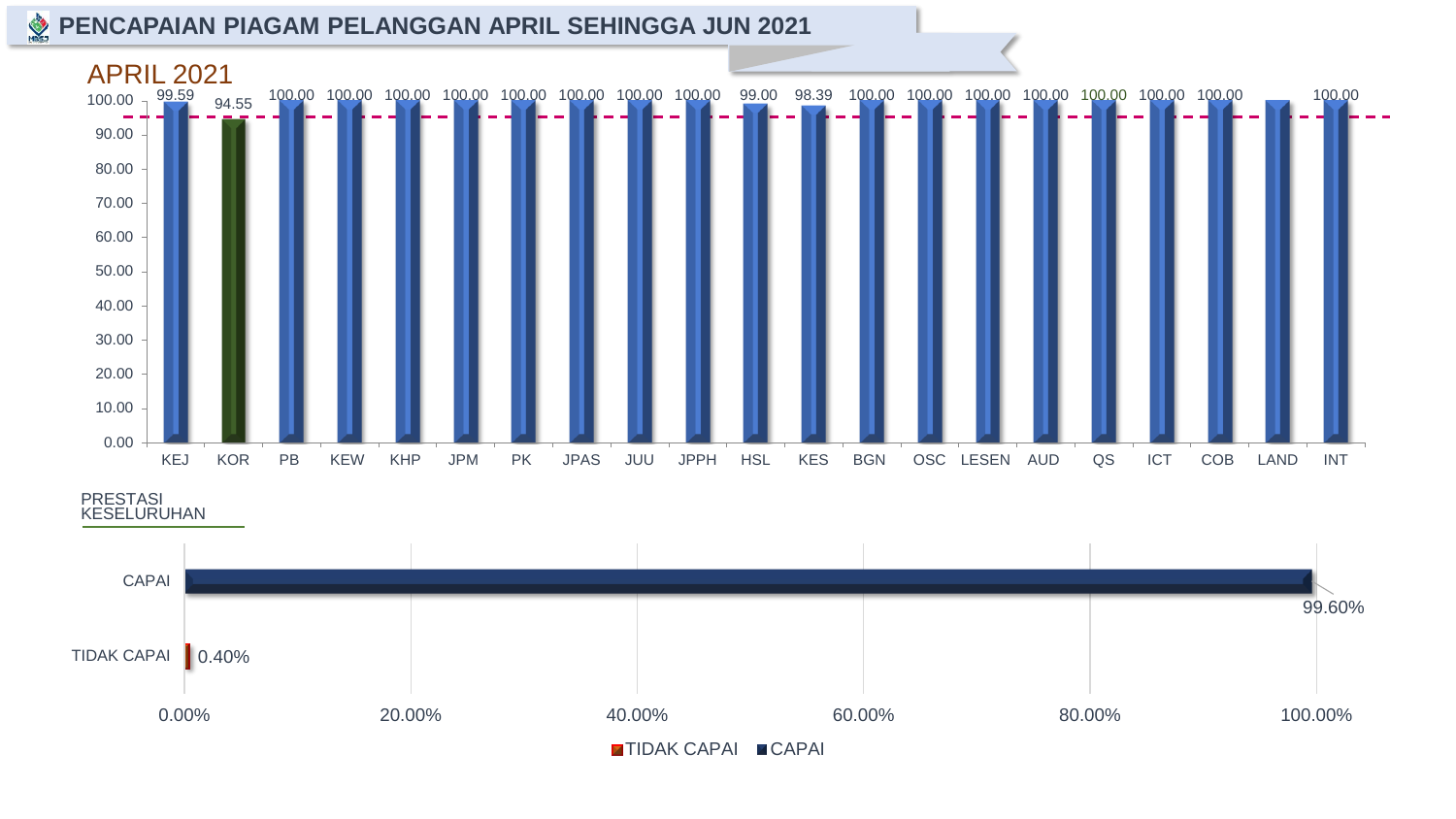#### **PENCAPAIAN PIAGAM PELANGGAN APRIL SEHINGGA JUN 2021**



PRESTASI KESELURUHAN

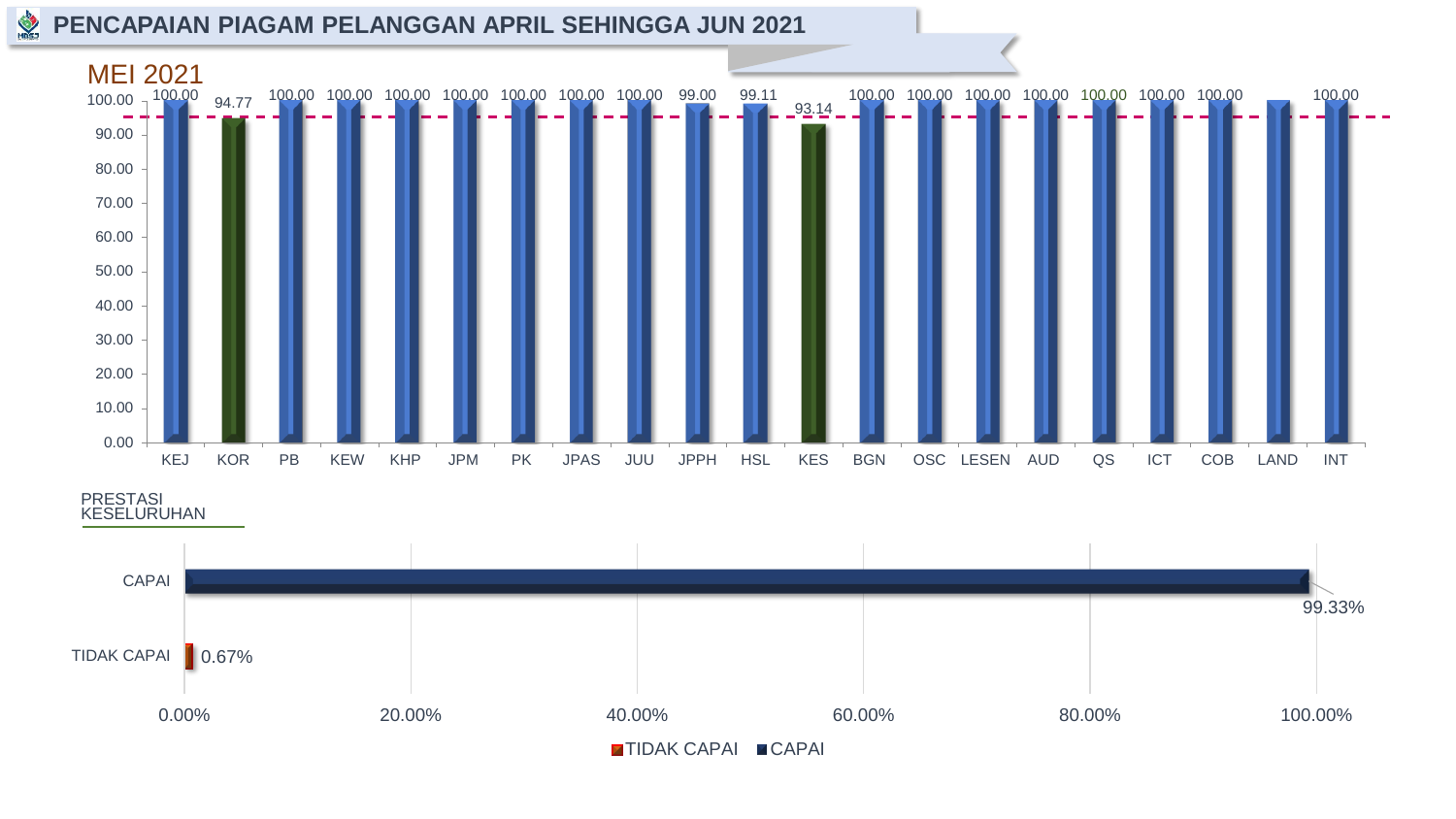#### **PENCAPAIAN PIAGAM PELANGGAN APRIL SEHINGGA JUN 2021**



PRESTASI KESELURUHAN

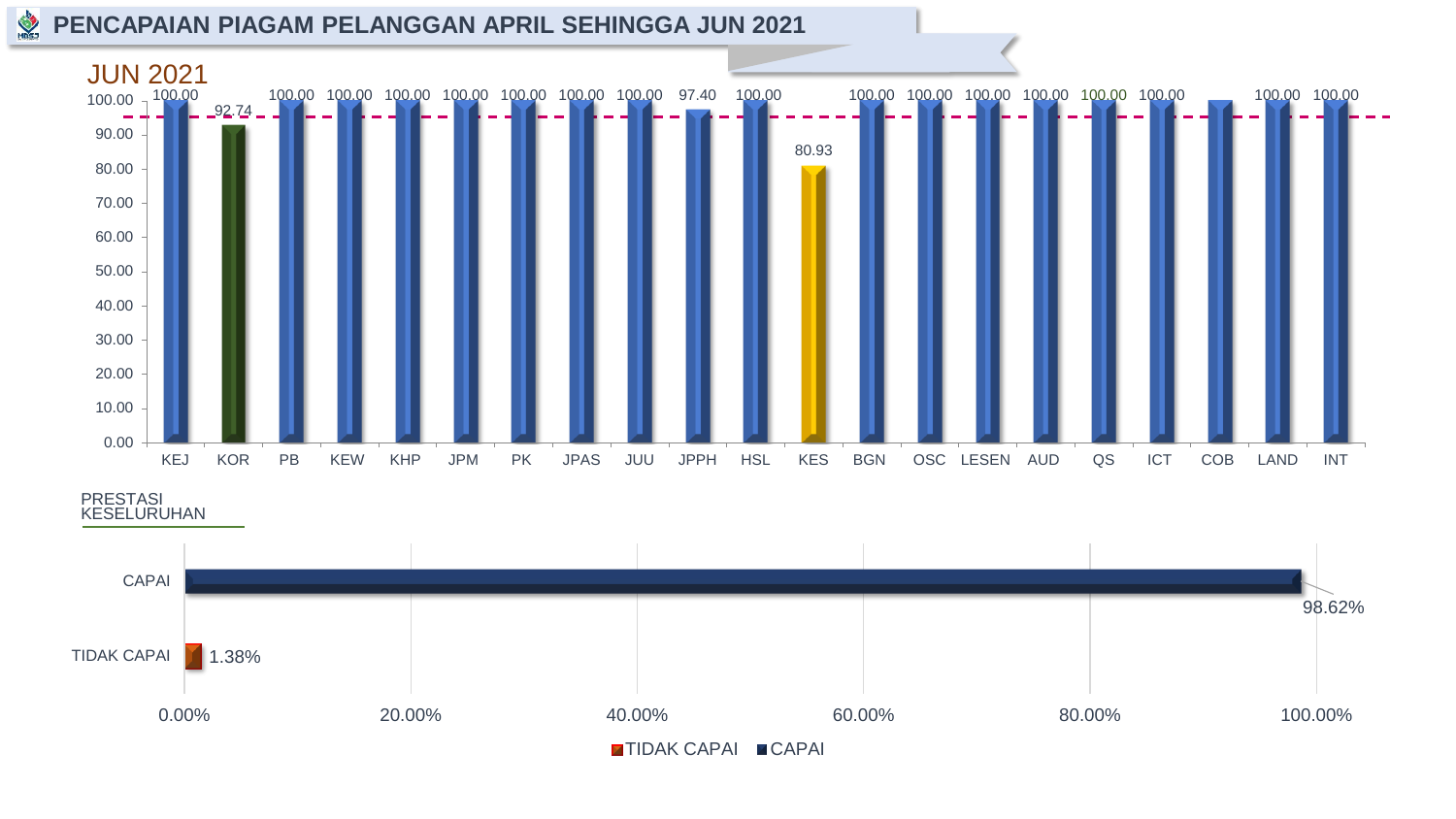



**4. PERBENDAHARAAN**

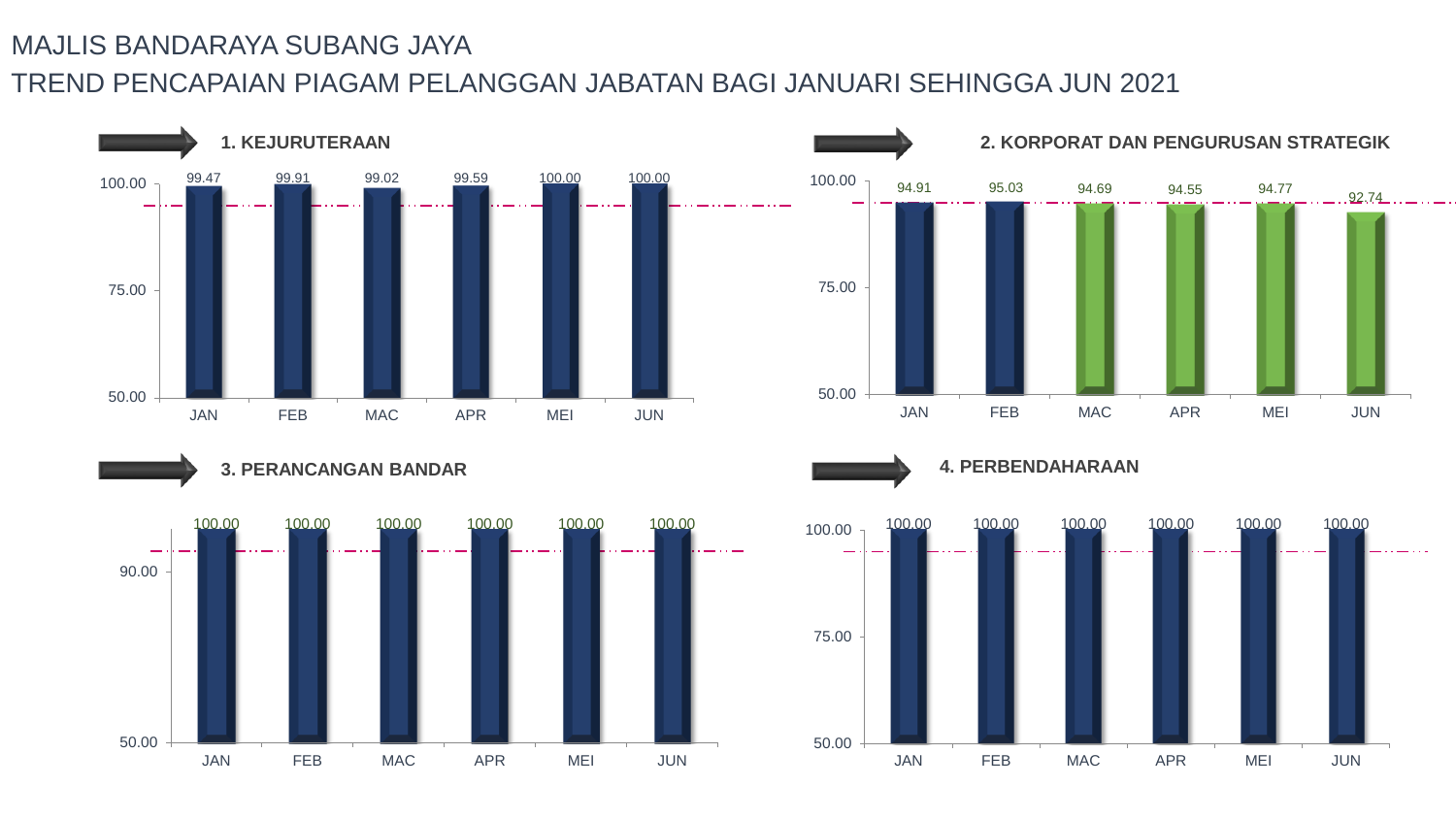

JAN FEB MAC APR MEI JUN

50.00



**8. PENGURUSAN ALAM SEKITAR**

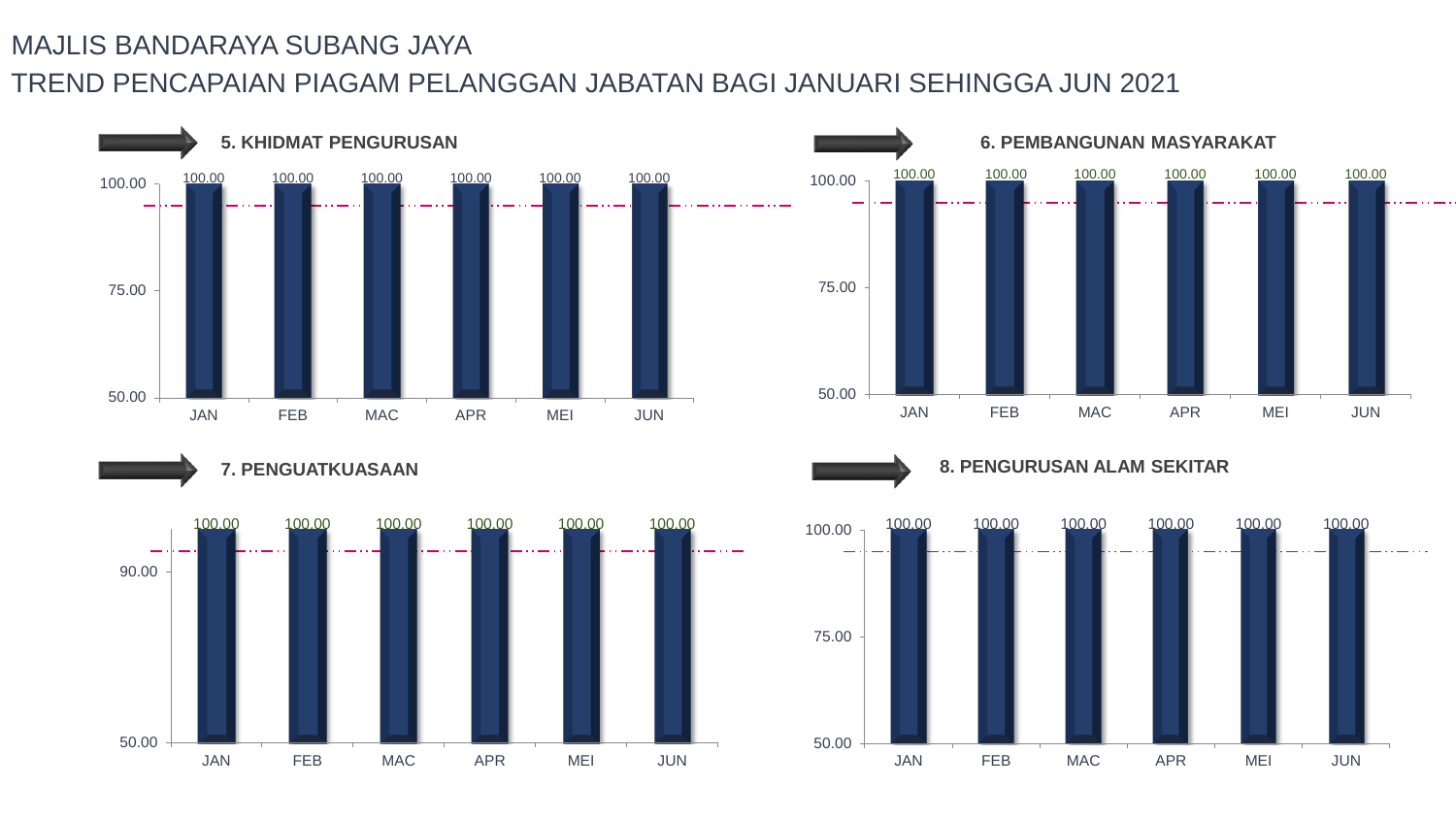

**11. HASIL**







**12. KESIHATAN**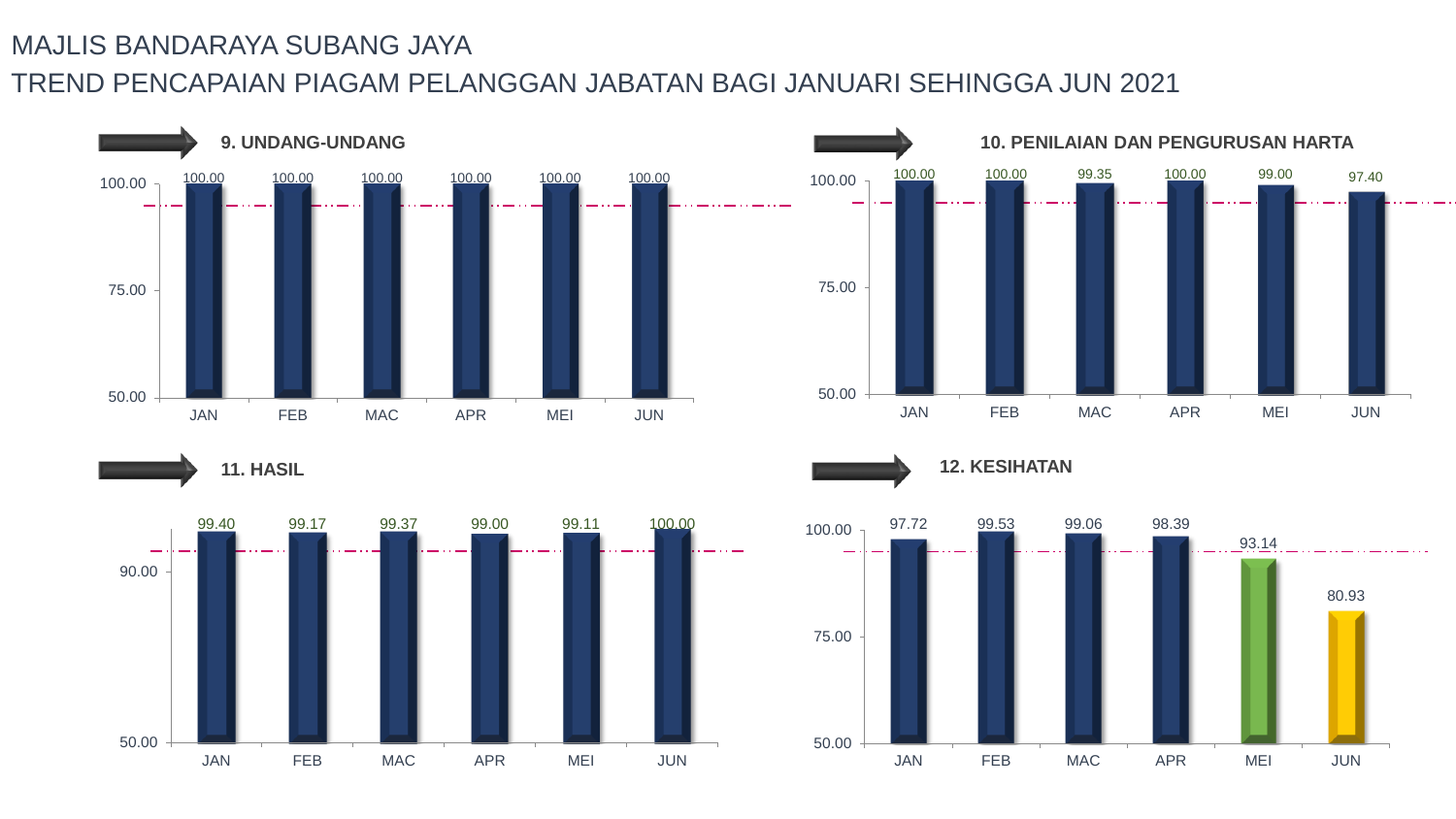









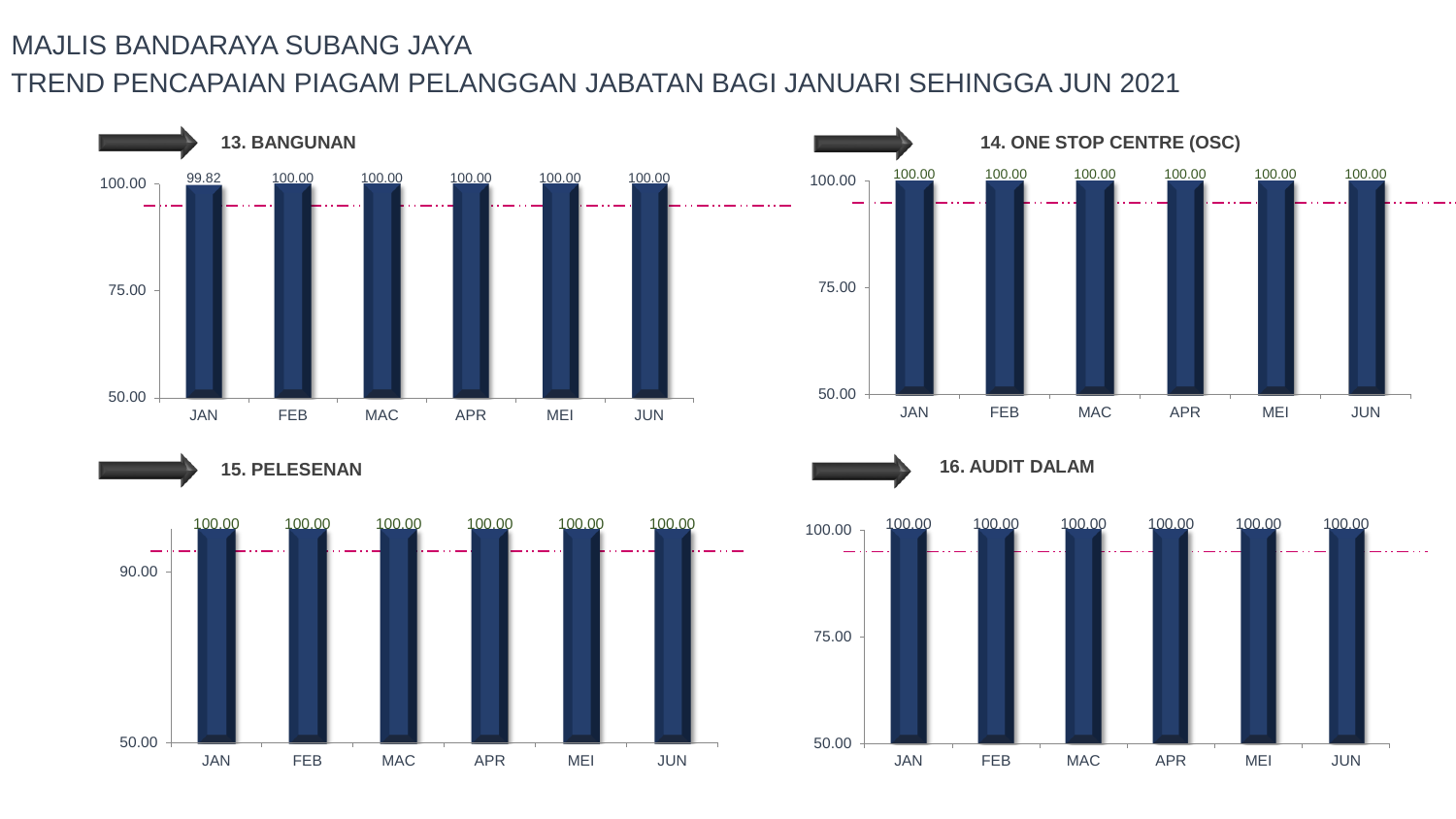